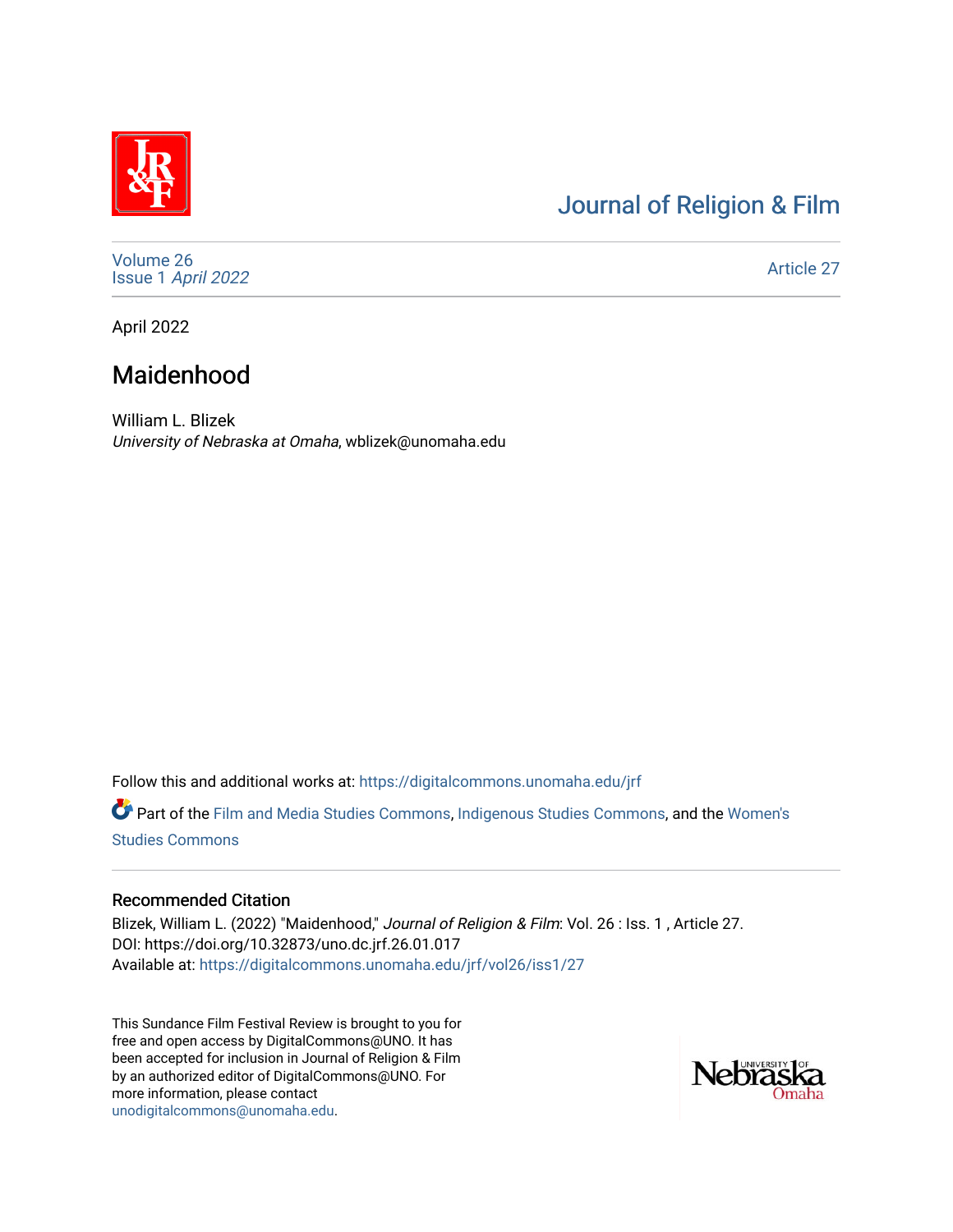## Maidenhood

### Abstract

This is a film review of Maidenhood (2022) directed by Xóchitl Enríquez Mendoza.

### Creative Commons License



This work is licensed under a [Creative Commons Attribution 4.0 License](https://creativecommons.org/licenses/by/4.0/).

#### Author Notes

William Blizek is the Founding Editor of the Journal of Religion and Film, and is Emeritus Professor of Philosophy and Religion at the University of Nebraska at Omaha. He is also the editor of the Continuum Companion to Religion and Film (2009).